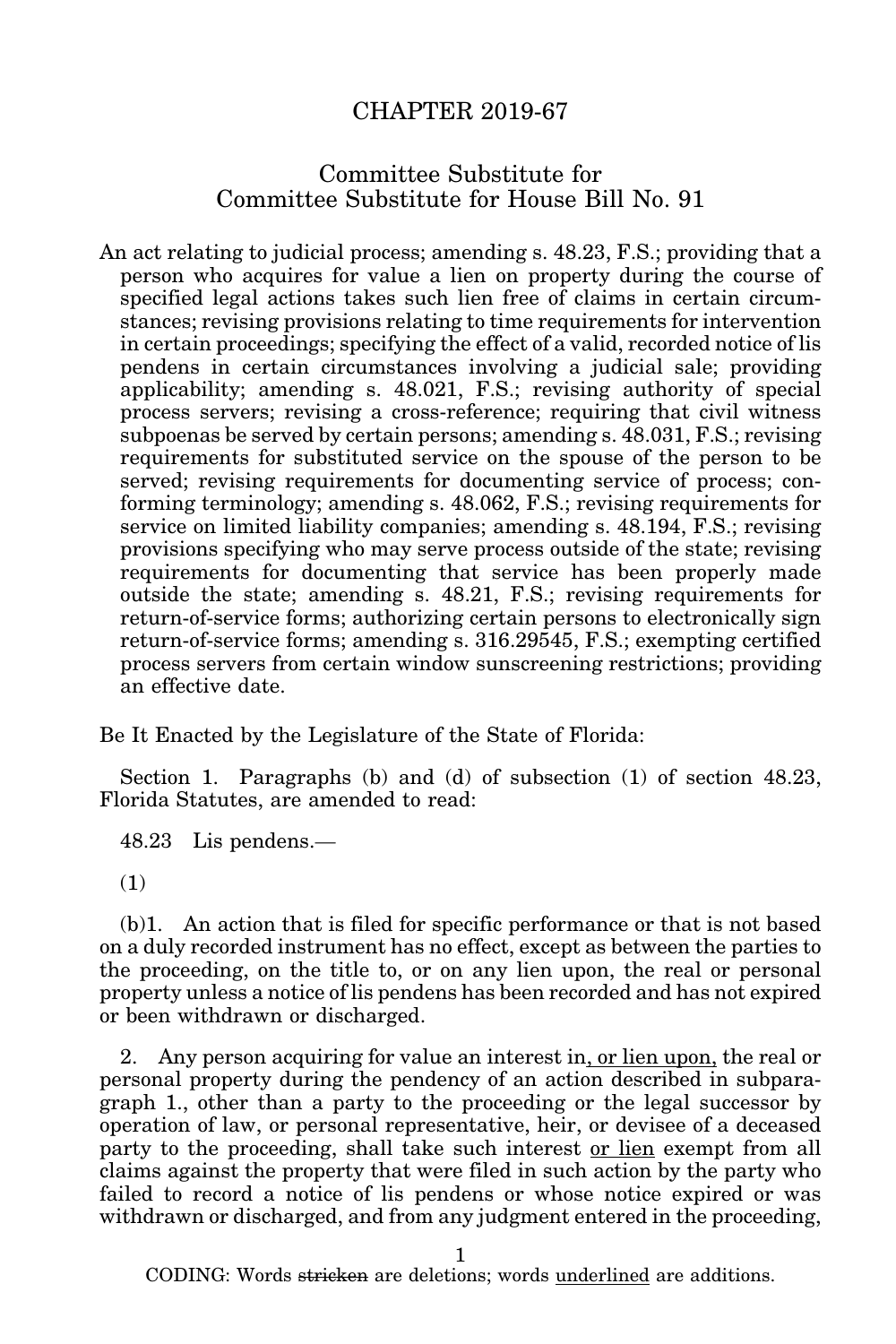notwithstanding the provisions of s. 695.01, as if such person had no actual or constructive notice of the proceeding or of the claims made therein or the documents forming the causes of action against the property in the proceeding.

(d) Except for the interest of persons in possession or easements of use, the recording of such notice of lis pendens, provided that during the pendency of the proceeding it has not expired pursuant to subsection (2) or been withdrawn or discharged, constitutes a bar to the enforcement against the property described in the notice of all interests and liens, including, but not limited to, federal tax liens and levies, unrecorded at the time of recording the notice unless the holder of any such unrecorded interest or lien moves to intervene intervenes in such proceedings within 30 days after the recording of the notice and the court ultimately grants the motion. If the holder of any such unrecorded interest or lien does not intervene in the proceedings and if such proceedings are prosecuted to a judicial sale of the property described in the notice, the property shall be forever discharged from all such unrecorded interests and liens. A valid recorded notice of lis pendens of such proceedings prosecuted to a judicial sale remains in effect through the recording of any instrument transferring title to the property pursuant to the final judgment unless it expires, is withdrawn, or it is otherwise discharged. If the notice of lis pendens expires or is withdrawn or discharged, the expiration, withdrawal, or discharge of the notice does not affect the validity of any unrecorded interest or lien.

Section 2. The changes made by this act to s. 48.23, Florida Statutes, are intended to clarify existing law and shall apply to actions pending on the effective date of this act.

Section 3. Subsection (1) of section 48.021, Florida Statutes, is amended to read:

48.021 Process; by whom served.—

(1) All process shall be served by the sheriff of the county where the person to be served is found, except initial nonenforceable civil process, criminal witness subpoenas, and criminal summonses may be served by a special process server appointed by the sheriff as provided for in this section or by a certified process server as provided for in s.  $48.27$  ss.  $48.25$ - $48.31$ . Civil witness subpoenas shall may be served by any person authorized by rules of civil procedure.

Section 4. Subsections  $(2)$  and  $(5)$  and paragraph  $(a)$  of subsection  $(6)$  of section 48.031, Florida Statutes, are amended to read:

48.031 Service of process generally; service of witness subpoenas.—

 $(2)(a)$  Substituted Substitute service may be made on the spouse of the person to be served may be made at any place in a the county by an individual authorized under s. 48.021 or s. 48.27 to serve process in that

2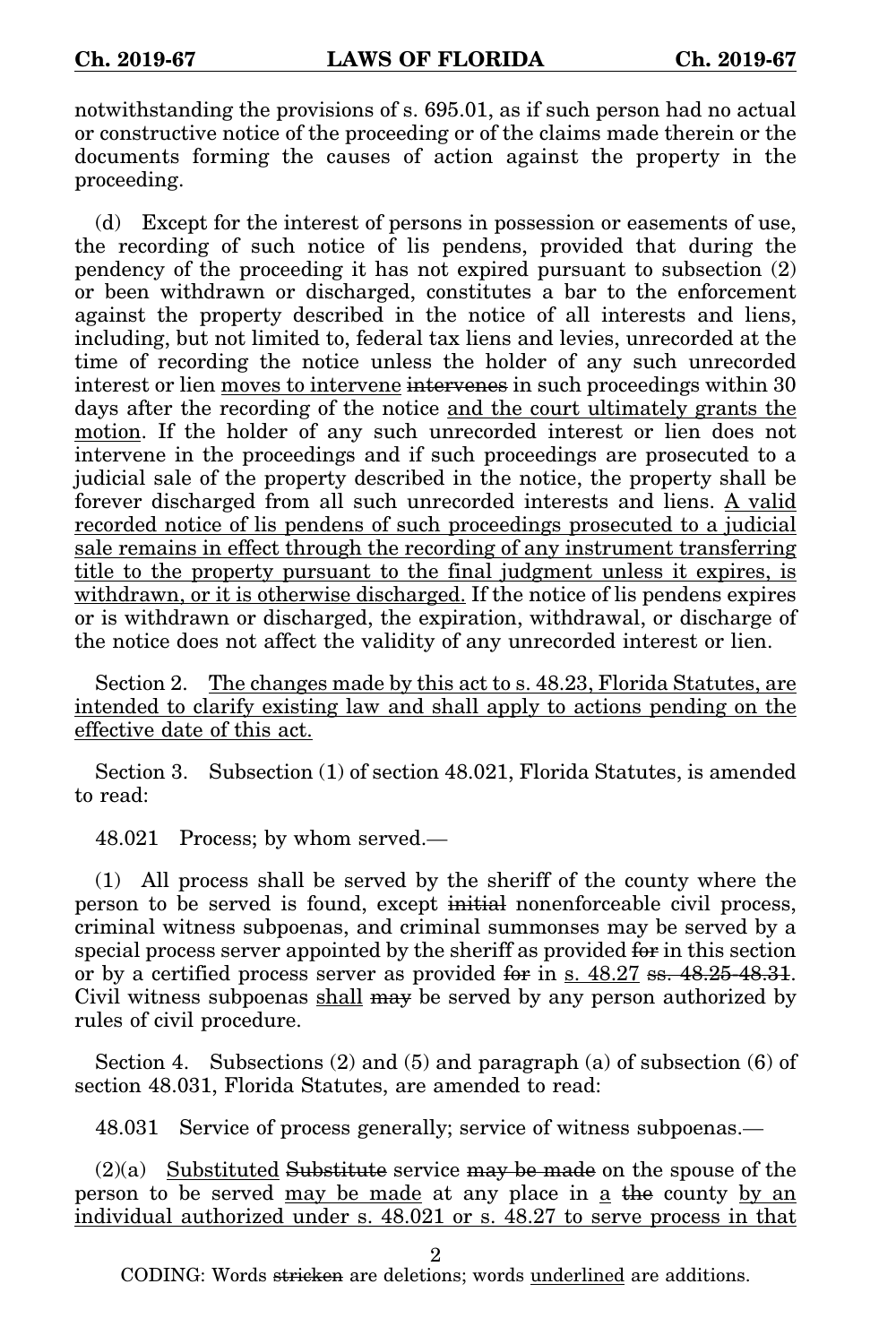county, if the cause of action is not an adversarial adversary proceeding between the spouse and the person to be served, if the spouse requests such service or the spouse is also a party to the action, and if the spouse and person to be served <u>reside are residing</u> together in the same dwelling, regardless of whether such dwelling is located in the county where substituted service is made.

(b) Substituted Substitute service may be made on an individual doing business as a sole proprietorship at his or her place of business, during regular business hours, by serving the person in charge of the business at the time of service if two attempts to serve the owner are have been made at the place of business.

(5) A person serving process shall place, on the first page only of at least one of the processes served, the date and time of service, his or her initials or signature, and, if applicable, his or her identification number and initials for all service of process. The person serving process shall list on the return-ofservice form all initial pleadings delivered and served along with the process. The person requesting service or the person authorized to serve the process shall file the return-of-service form with the court.

 $(6)(a)$  If the only address for a person to be served which is discoverable through public records is a private mailbox, a virtual office, or an executive office or mini suite, substituted substitute service may be made by leaving a copy of the process with the person in charge of the private mailbox, virtual office, or executive office or mini suite, but only if the process server determines that the person to be served maintains a mailbox, a virtual office, or an executive office or mini suite at that location.

Section 5. Subsection (4) of section 48.062, Florida Statutes, is amended to read:

48.062 Service on a limited liability company.—

(4) If the address provided for the registered agent, member, or manager is a residence, a or private mailbox, a virtual office, or an executive office or mini suite, service on the domestic or foreign limited liability company, domestic or foreign, may be made by serving the registered agent, member, or manager in accordance with s. 48.031.

Section 6. Subsection (1) of section 48.194, Florida Statutes, is amended to read:

48.194 Personal service outside state.—

(1) Except as otherwise provided herein, service of process on persons outside of this state shall be made in the same manner as service within this state by any person officer authorized to serve process in the state where the person is served. No order of court is required. A An affidavit of the officer shall be filed, stating the time, manner, and place of service. The court may consider the return-of-service form described in s. 48.21 affidavit, or any

3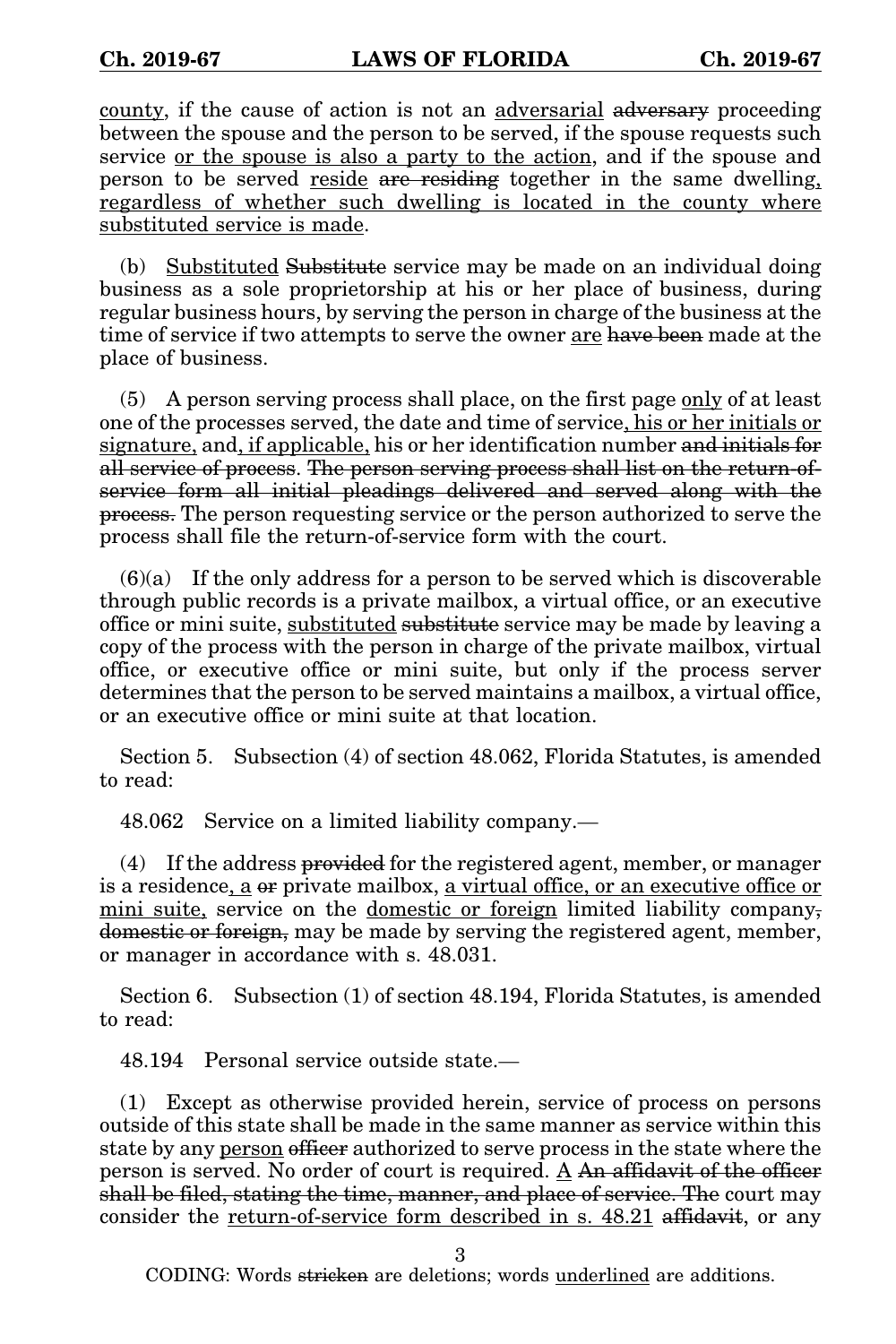other competent evidence, in determining whether service has been properly made. Service of process on persons outside the United States may be required to conform to the provisions of the Hague Convention on the Service Abroad of Judicial and Extrajudicial Documents in Civil or Commercial Matters.

Section 7. Subsection (1) of section 48.21, Florida Statutes, is amended to read:

48.21 Return of execution of process.—

(1) Each person who effects service of process shall note on a return-ofservice form attached thereto, the date and time when it comes to hand, the date and time when it is served, the manner of service, the name of the person on whom it was served, and, if the person is served in a representative capacity, the position occupied by the person. The returnof-service form must list all pleadings and documents served and be signed by the person who effects the service of process. However, a person who is authorized under this chapter to serve process and employed by a sheriff who effects such the service of process may sign the return-of-service form using an electronic signature certified by the sheriff.

Section 8. Section 316.29545, Florida Statutes, is amended to read:

316.29545 Window sunscreening exclusions; medical exemption; certain law enforcement vehicles, process server vehicles, and private investigative service vehicles exempt.—

(1) The department shall issue medical exemption certificates to persons who are afflicted with Lupus, any autoimmune disease, or other medical conditions which require a limited exposure to light, which certificates shall entitle the person to whom the certificate is issued to have sunscreening material on the windshield, side windows, and windows behind the driver which is in violation of the requirements of ss. 316.2951-316.2957. The department shall consult with the Medical Advisory Board established in s. 322.125 for guidance with respect to the autoimmune diseases and other medical conditions which shall be included on the form of the medical certificate authorized by this section. At a minimum, the medical exemption certificate shall include a vehicle description with the make, model, year, vehicle identification number, medical exemption decal number issued for the vehicle, and the name of the person or persons who are the registered owners of the vehicle. A medical exemption certificate shall be nontransferable and shall become null and void upon the sale or transfer of the vehicle identified on the certificate.

(2) The department shall exempt all law enforcement vehicles used in undercover or canine operations from the window sunscreening requirements of ss. 316.2951-316.2957.

4